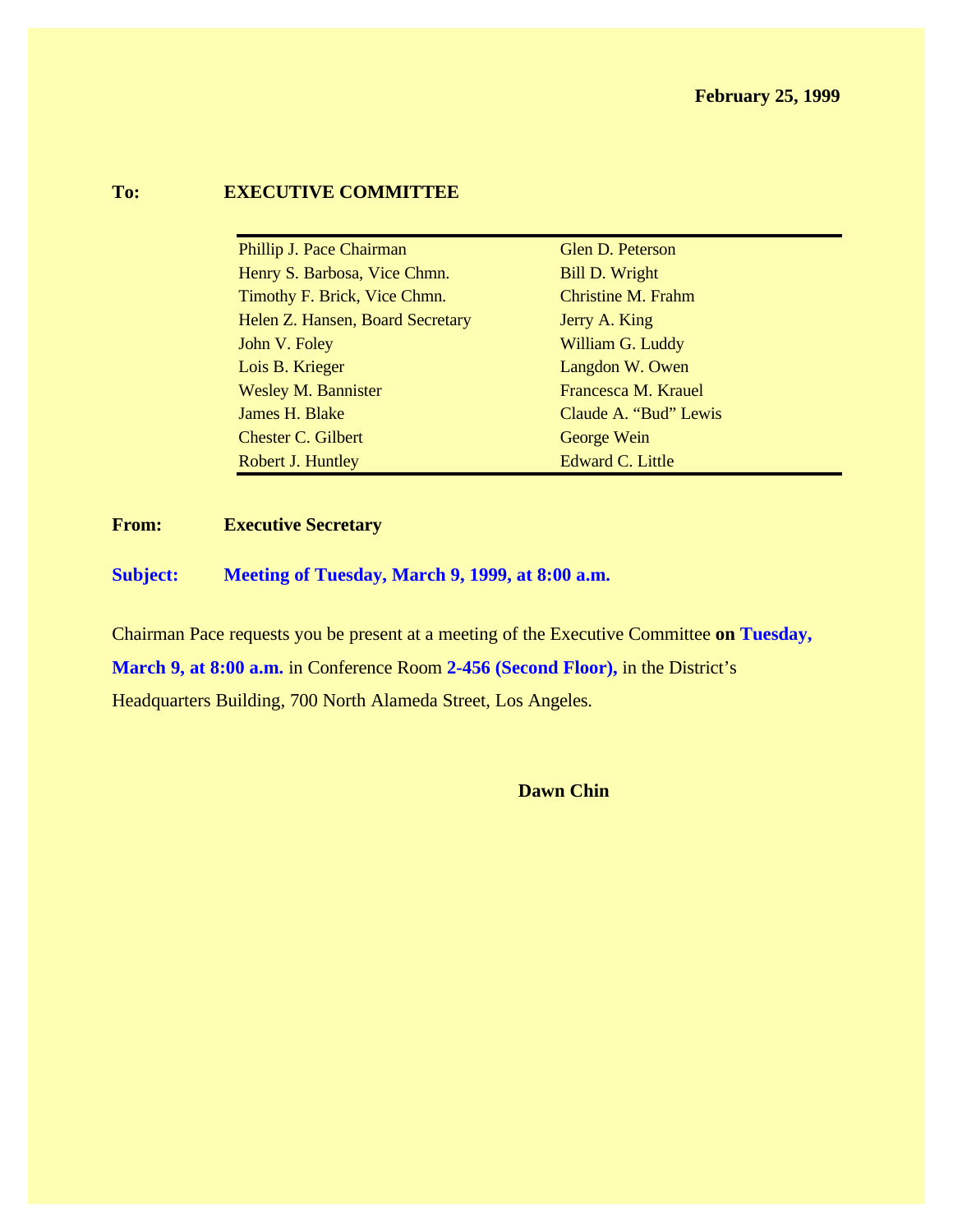# **AGENDA**

### **EXECUTIVE COMMITTEE MEETING WITH BOARD OF DIRECTORS\***

## **March 9, 1999**

#### **8:00 AM**

MWD Headquarters Building • Room 2-456, 2nd Floor • 700 N. Alameda Street • Los Angeles, CA 90012

**\*The Metropolitan Water District's Executive Committee meeting is noticed as a joint committee meeting with the Board of Directors for the purpose of compliance with the Brown Act. Members of the Board who are not assigned to the Executive Committee may attend and participate as members of the Board, whether or not a quorum of the Board is present. In order to preserve the function of the committee as advisory to the Board, members of the Board who are not assigned to the Executive Committee will not vote on matters before the Executive Committee.**

- **1. ADDITIONS TO THE AGENDA** (As required by Gov. Code, § 54954.2(b).)
- **2. OPPORTUNITY FOR MEMBERS OF THE PUBLIC TO ADDRESS THE COMMITTEE ON MATTERS WITHIN THE COMMITTEE'S JURISDICTION** (As required by Gov. Code, § 54954.3(a).)

#### **3. ACTIVITY REPORTS OF COMMITTEES AND RESOLUTION OF CONFLICTS**

#### **4. OTHER MATTERS**

K. Report on Colorado River matters, including negotiations to develop a California plan for river operations, settlement of the San Luis Rey water rights dispute, Salton Sea issues, and matters pertaining to the Southwest Center for Biological Diversity v. United States Bureau of Reclamation, U.S. Dist. Court Case No. CIV 97-0786 PHX (EHC). (Exec., WP&R) **[Conference with Real Property Negotiator and Legal Counsel--Existing Litigation; Agency Negotiator: Paul Cunningham; Negotiating Parties: United States Department of the Interior, State of California, State of Nevada, State of Arizona, Palo Verde Irrigation District, Imperial Irrigation District, Coachella Valley Water District, Los Angeles Department of Water and Power, San Diego County Water Authority, Colorado River Indian Tribes Coalition, San Luis Rey Settlement Parties; Property: Water Rights,**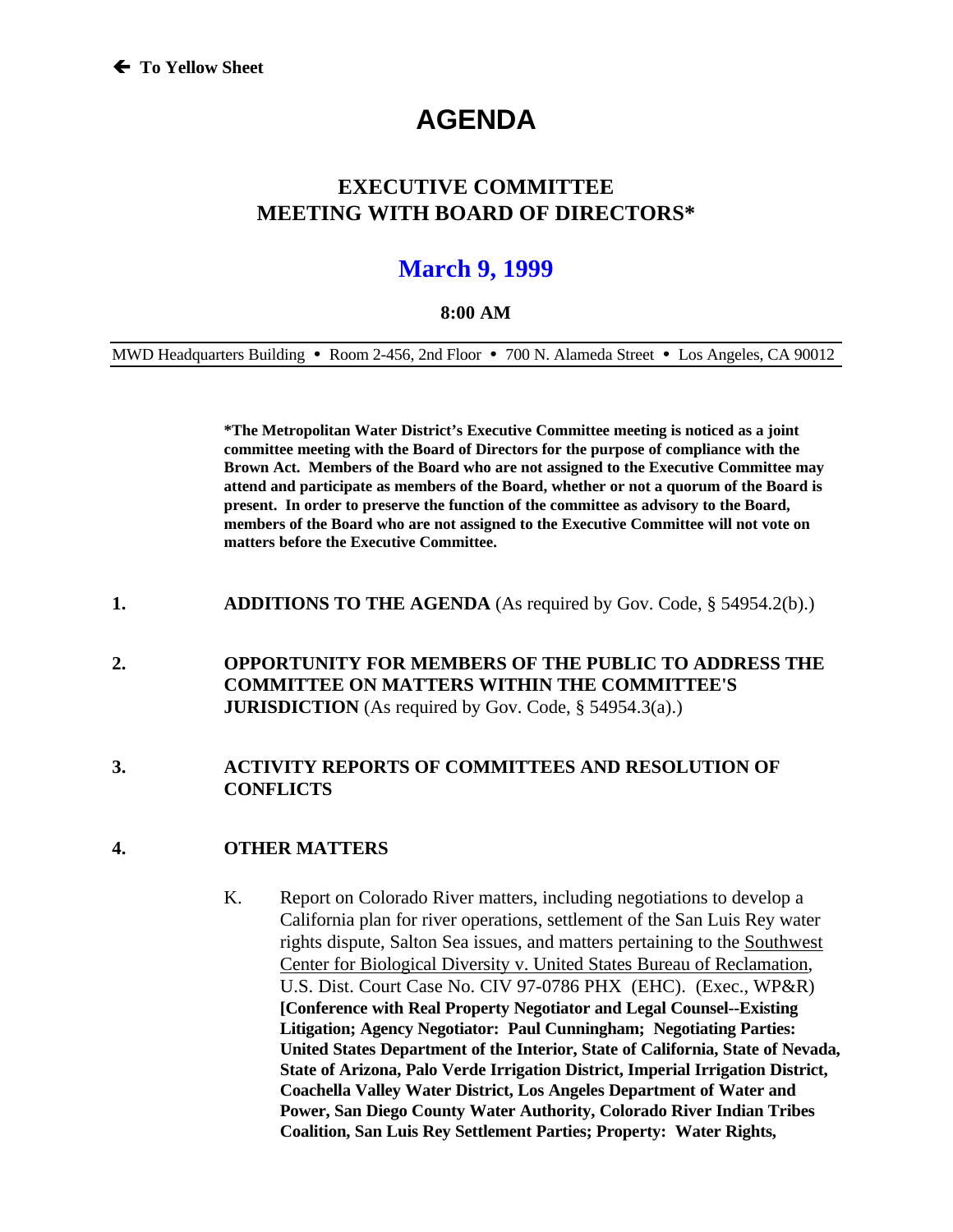#### Á **To Yellow Sheet**

**Colorado River Allocations; Under Negotiation: Price and Terms; to be heard in closed session pursuant to Gov. Code §§ 54956.8 and 54956.9(a)]**

#### **5. CONSENT CALENDAR ITEMS - ACTION**

- 8-4 Approve supplemental payment of \$10,000 to KPMG Peat Marwick, LLP, for unexpected extra work during the fiscal 1997-98 audit. (Exec., Audit-- Action)
- 8-5 Authorize amendment of agreement with the appraisal firm of Mason  $\&$ Mason to increase payment by \$200,000 for eminent domain litigation to acquire property for the Inland Feeder Project. (Exec.--Action)
- 8-7 Authorize entering into a Local Resources Program agreement with Central Basin Municipal Water District for the Alamitos Barrier Reclaimed Water Project; and certify review and consideration of the Negative Declaration. (Exec.--Action)
- 8-9 Authorize increase of \$700 to a total of \$3,500 in membership dues payable to the Valley Industry and Commerce Association. (Exec.-- Action)
- 8-10 Authorize membership in the Western Urban Water Coalition. (Exec.-- Action)
- 8-14 Authorize amendment of agreement with Ellison and Schneider to increase maximum amount payable by \$350,000 for Colorado River and related issues. (Exec., L&C--Action)

#### **6. OTHER BOARD ITEMS - ACTION**

- F. Committee appointments. (Exec.)
- G. Authorize Commendatory Resolution for former Director Patrick Miller. (Exec.)
- H. Approve technical and editorial changes to the new procedures pertaining to Board and Committee structure. (Exec.)
- 9-4 Appropriate \$2,920,000 and delegate authority to procure equipment for the replacement of filter valves and operators at the Robert A. Skinner Filtration Plant. (Exec.)

#### **7. BOARD INFORMATION ITEMS**

- 10-12 Status report relating to KPMG's management letter for the year ended June 30, 1998. (Exec., Audit--Info.)
- 10-13 Semiannual report on Equal Employment Opportunity. (Exec.--Info.)